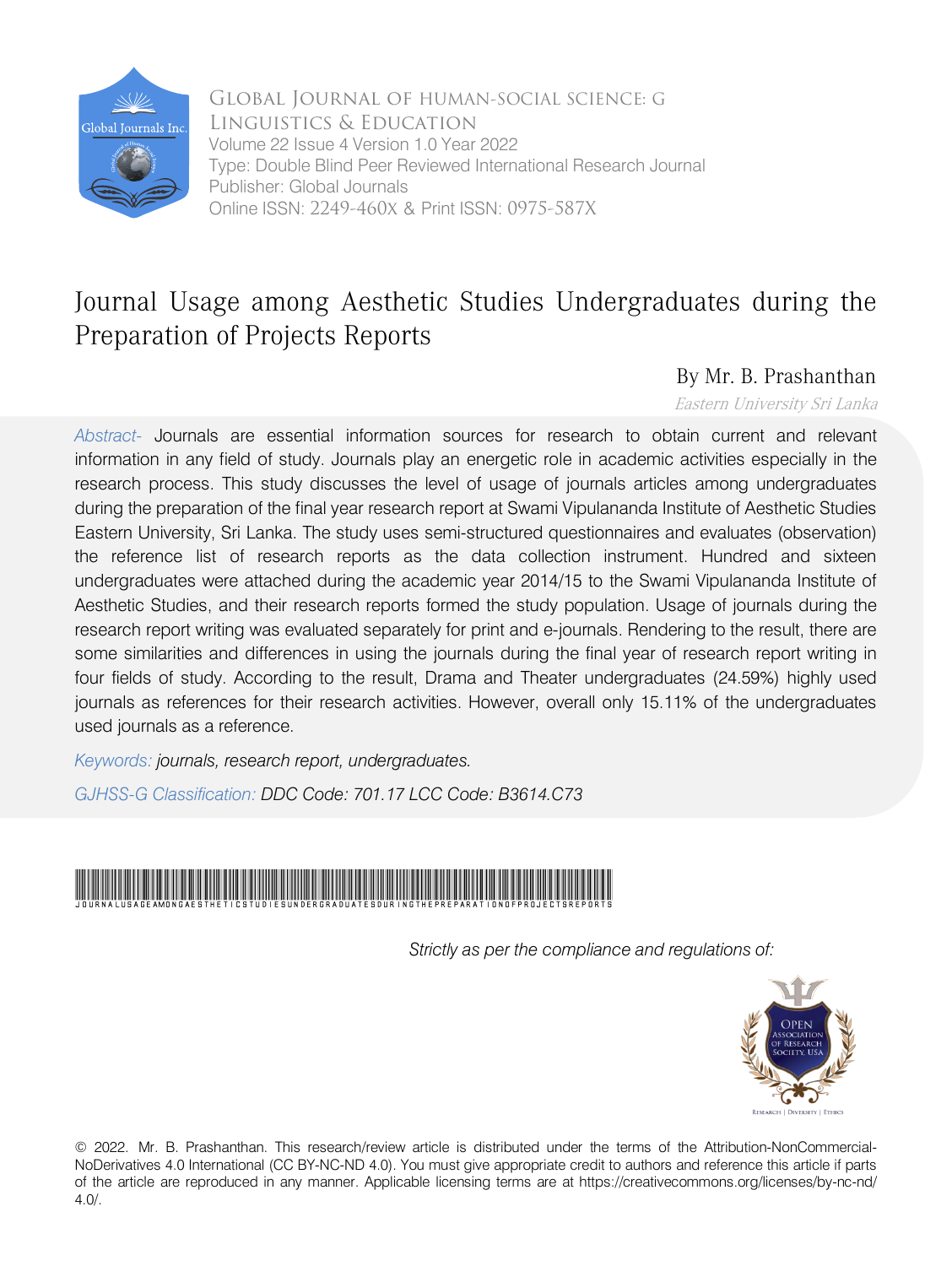# Journal Usage among Aesthetic Studies Undergraduates during the Preparation of Projects Reports

Mr. B. Prashanthan

Abstract*-* Journals are essential information sources for research to obtain current and relevant information in any field of stu[dy. Journals play an en](mailto:prashanthanb@esn.ac.lk)[ergetic role in academ](mailto:prashsh3y@gmail.com)ic activities especially in the research process. This study discusses the level of usage of journals articles among undergraduates during the preparation of the final year research report at Swami Vipulananda Institute of Aesthetic Studies Eastern University, Sri Lanka. The study uses semi-structured questionnaires and evaluates (observation) the reference list of research reports as the data collection instrument. Hundred and sixteen undergraduates were attached during the academic year 2014/15 to the Swami Vipulananda Institute of Aesthetic Studies, and their research reports formed the study population. Usage of journals during the research report writing was evaluated separately for print and e-journals. Rendering to the result, there are some similarities and differences in using the journals during the final year of research report writing in four fields of study. According to the result, Drama and Theater undergraduates (24.59%) highly used journals as references for their research activities. However, overall only 15.11% of the undergraduates used journals as a reference. The study indicates that all categories of undergraduates used print journals compared with ejournals during the research report writing.

*Keywords: journals, research report, undergraduates.*

#### I. Introduction

he undergraduates are different from Secondary Education Students in their learning due to the experience that they have gained from their The undergraduates are different from Secondary<br>
Education Students in their learning due to the<br>
experience that they have gained from their<br>
independent student-centered learning. This method should have the opportunity to develop intellectual abilities and learning styles based on resource-based learning. Therefore, many universities include research as one of the essential and partial activities in postgraduate and undergraduate curriculums. This academic research activity is called research report writing at the undergraduate level. As Etzkowitz (2003) discussed, universities are transforming from teaching Institutions to one that combines teaching with research. The research output can be considered a useful and valuable tool in the evaluation process of University performance. However, the quality of academic research depends on the information the undergraduates gather through information or reference

*Author: Senior Assistant Librarian, Swami Vipulananda Institute of Aesthetic Studies, Eastern University Sri Lanka.* 

*e-mails: prashanthanb@esn.ac.lk, prashsh3y@gmail.com* 

sources. Since the current development technologies provide a tremendous amount of information sources within minutes, it is always difficult for users to select appropriate information. "The reasons users select specific information sources have become great importance because of developments in the field of information in the past decades, the information explosion, and the availability of contemporary information technologies for the effective use of information resources. (Jenny Bronstein, 2010)

An academic requires information resources for his or her learning and further research processes. When comparing the information resources, the usage of the journal is identified as an important information resource, especially the information found in research journals which are contemporary studies and are based on research findings. Moreover, research journals play a significant role in academic society and have been used in numerous academic disciplines. Thus Higher Education Institutions are expected undergraduates to have sound knowledge in seeking information from academic journals. Most institutions of higher learning had made frantic efforts to enforce journal usage among undergraduates. "Many internship courses also require the student journals are helpful to researchers or learners for utilized their academic knowledge in their fields" (Alm 1996). Similarly, Liverpool Hope University in 2016 described, "as issues of Journals are published more frequently, they are the best way of keeping up to date with the latest research in the field. Rallison (2015) also pointed out that a "Huge number of journal articles play a vital role in the performance and output of researchers, and where they appear. Journals have become deeply embedded in academic infrastructure as they are central to career paths". Seeking information from research journals generally allows undergraduates to organize ideas, recognize research problems, describe concepts analyze arguments, etc. Thus, journals have been extensively used in the research process and identified one of the existing aspects of research report writing. Ellen (n.d) stated in his study that publishing a journal for interested researchers, academics and practitioners benefits the advancement of knowledge. To be recognized as having an academic subject, a discipline must publish a peer-review journal. Moreover, Victor and Diaa (2018) mentioned that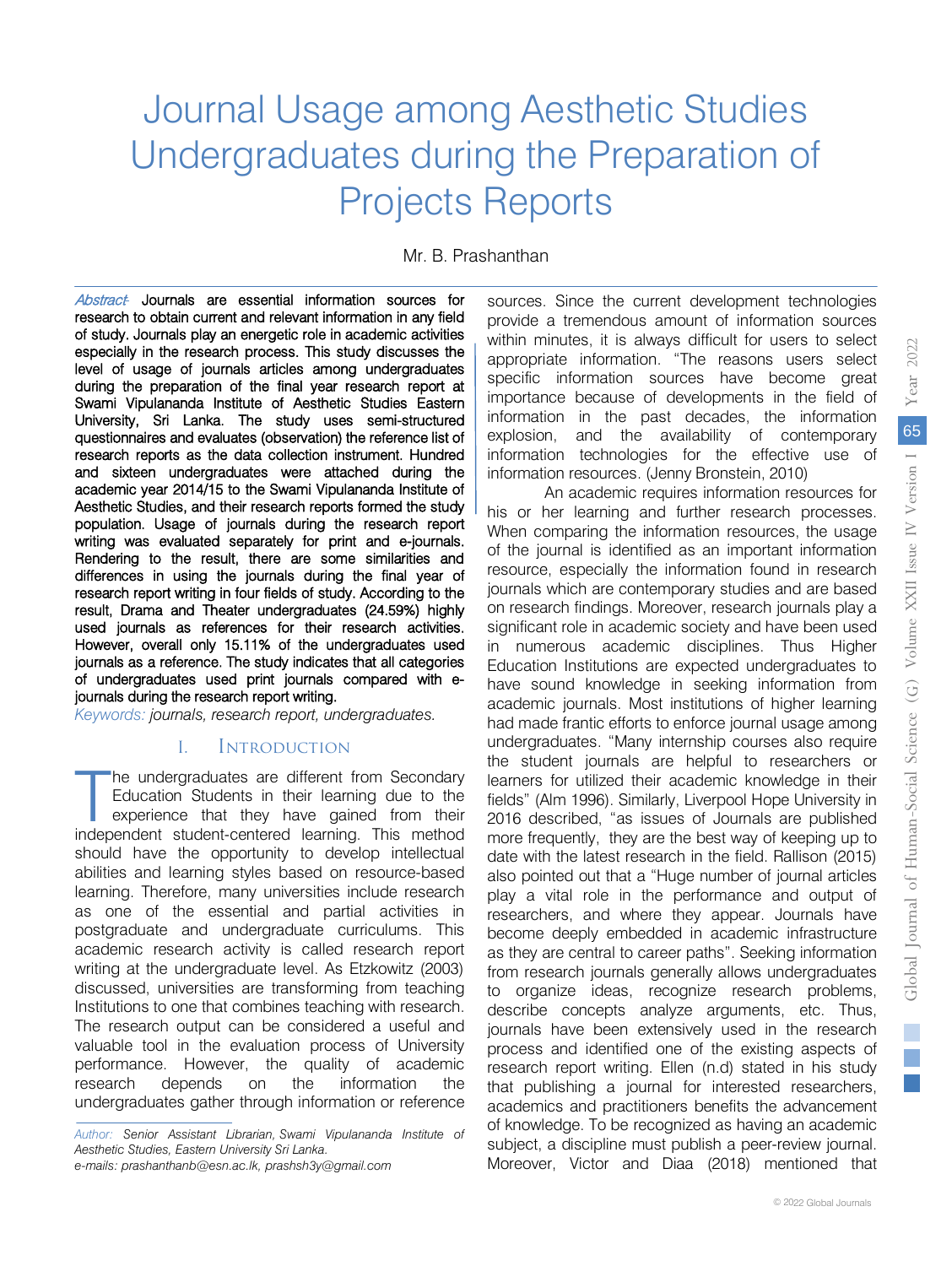"scientific research is defined as relentless and incremental scholarly progress published in academic journals" in their article "Increasing Importance of Research Metrics: Journal Impact." Therefore, academic journals are still perceived as an essential role in the academic activities of undergraduates. Therefore, it is necessary to study the use of journals by Aesthetics studies undergraduates during the preparation of final year research reports at Swami Vipulananda Institute of Aesthetic Studies.

#### II. Significance of the Study

With the emergence of a research environment seeking information from journals has become an essential tool to effectively implement all undergraduates' research processes. Higher Education Institutions are expected undergraduates to have sound knowledge and skill in seeking information from journals. Therefore, it is vital to study the journal usage of a different kind of user group from different angles. Presently there is no in-depth data about journal usage during the preparation of projects reports at Swami Vipulananda Institute of Aesthetic Studies, Eastern University Sri Lanka. The identification of perceptions and attitudes toward the usage of journals will be helpful for the institute to develop effective research activities. Moreover, to become a skillful, knowledgeable, and demand-driven graduate higher education institution students must be able to identify and access current information. As well as information found in research journals which are contemporary studies. Thus, this study may be helpful to undergraduates to become and archive the above capability. The undergraduate research students are a significant group in a Higher Education Institution. Their information needs, views, and suggestions are vital for improving research activities. Furthermore, this study is helpful to understand the weaknesses/ barriers of the undergraduate's in seeking information from research journals.

#### III. The Objective of the Study

The objective of the study is to evaluate the journals usage trends of the aesthetic Studies undergraduates during the preparation of the final year research reports and to identify the challenges faced in the use of journals by the undergraduates.

#### IV. Review of Literature

The Council of biological editors described twenty steps to writing research articles or thesis. Based on these steps, Fischer and Michael (n.d) mentioned in their study that if twenty steps are too many to manage and introduce thirteen steps based on the Council of biological editor's decision. In that thirteen steps, they

highlight "Select journal" as an essential step for writing research articles.

Although Miholic and Juznic (2016) conducted a study on the impact of better access to Scientific journals on the quality of research work by evaluating records access to scholarly journals in three International publisher databases (Science Direct, Springer link and Wiley online) cited by University of Primorska has gradually increased every year, ranging 13.5% in 2010 up to 24.8% in 2014. In the study done by Yusufand and Iwn (2010), one of the reasons for the study was to evaluate the use of academic libraries. The finding showed that most of the faculty members visited the Library to read journals both online and print. Angammana and Jayatissa (2015) conducted a research study titled "A bibliometric Study of Postgraduate Theses in Library Information Science." The main objective of this study was to find out the valuable features of postgraduate theses in the field. The results showed that usage journals are one of the heights used (out of total citation books used, 39.2% followed by journals, 34%) resources for thesis writing. Sunil (2017) examines the use of Electronic Information Resources by Arts undergraduates during final year Dissertations. Based on the findings, the final year undergraduates depend on printed journals and search engines to find information.

A cross-sectional study was conducted among undergraduate medical students of a government medical college in Puducherry, India. In this study, they analyzed the use of journals by the students such as frequency purpose preferred mode and type of journals. The result of this study, thirty-seven percent of the students used journals. Among them, the majority of the students (58.4%) used journals for project/ assignment activities. When this study considered their preferred mode of using journals 63.7% preferred the online version. Furthermore, Velmurugan, C.V. (2013) has carried out a study on awareness and usage of Electronic Journals among Undergraduate Studies in Engineering College, Chennai. Found that the majority of the respondents were well aware of e-journals usage. A higher percentage of respondents were using the electronic version, while a certain number of them used print and electronic versions for academic activities.

#### V. Research Problem

Academic journals promote active reading provoke deep thinking and offer wealth of knowledge (APIAR, 2017). Therefore, academic journals play a vital role in the research activities and provide more advances in preparing the research reports. However, researchers are not uniquely followed, especially undergraduates' researchers have a different usage trend in the research report writing. Therefore, this study is set to find out the usage trends of the academic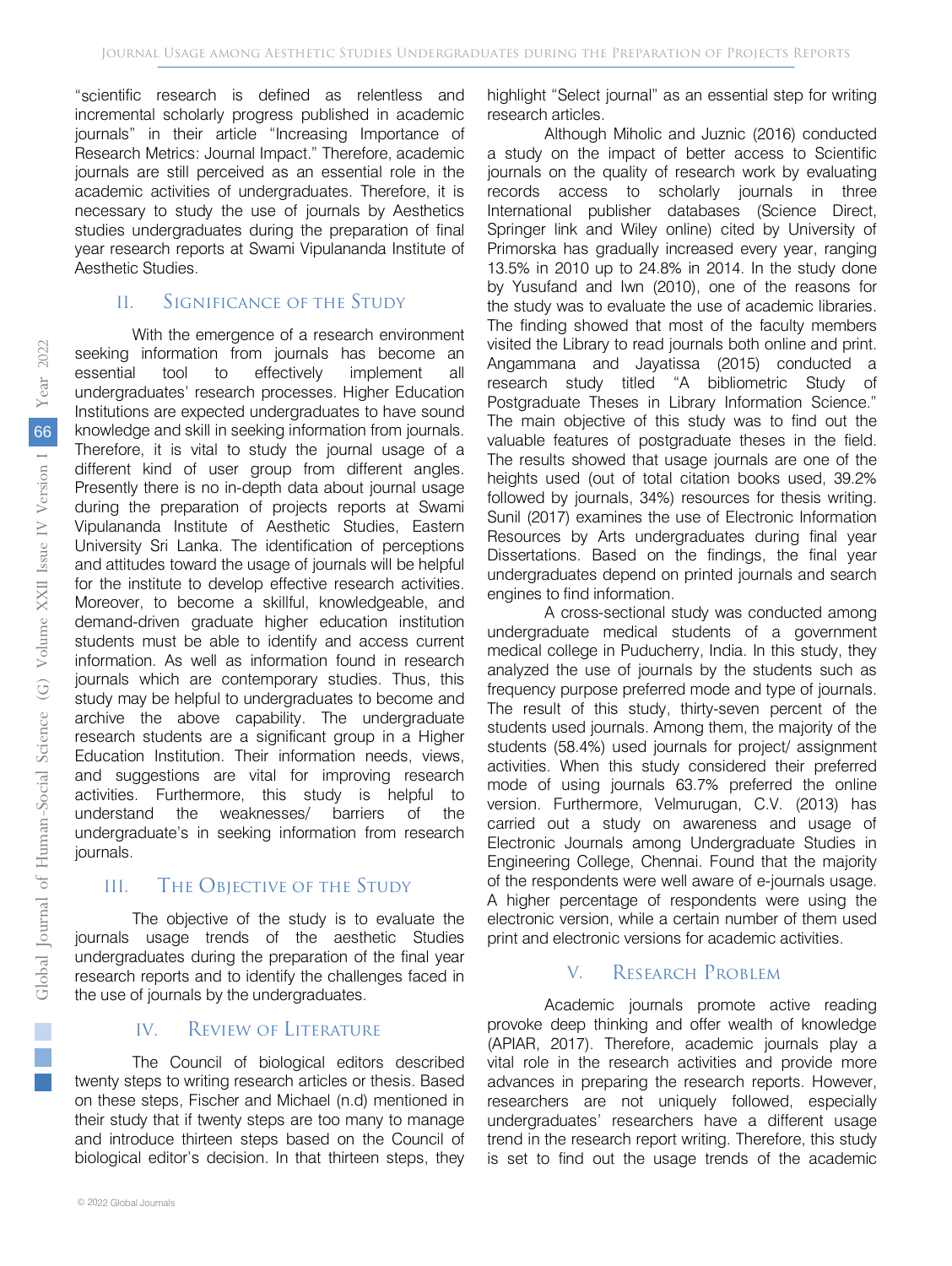journals in the Aesthetic studies undergraduate's research activities.

#### VI. Methodology

A descriptive survey method has been used for this study and observation (evaluating) the reference list has been used as the data collection instrument among the research reports submitted by the undergraduates in the year 2020/21 Swami Vipulananda Institute of

Aesthetic Studies, Eastern University, Sri Lanka. The total number of submitted final year research reports in the year 2020/21 was hundred and ninety-eight. According to Barttett, Kotrlik and Higgiris (2001), 116 reports were selected as a sample from 198 reports. Submitted research reports are stratified according to their field of studies such as Music, Dance, Drama & Theater and Visual & Technological Arts. The Sample calculated is given in table 01.

| <b>Field of Study</b>       | <b>Total Population</b><br>(Number of Project Reports submitted) | Sample |
|-----------------------------|------------------------------------------------------------------|--------|
| <b>Music</b>                | 69                                                               | 41     |
| Dance                       | 45                                                               | 26     |
| Drama & Theatre             | 33                                                               | 19     |
| Visual & Technological Arts | 51                                                               | 30     |
|                             | 198                                                              | 116    |

#### VII. Results and Discussion

The survey investigated 2078 references referred to write the project reports; among them 314 (15.11%) references were referred from journals for writing their research reports. Comparatively, it is a lower percentage of the participants (usage). Therefore, overall, undergraduates' usage level of journals for their research report writing was in need of improvement level table 02 indicates the details.

#### *Table 02:* Overall Usage of Journals

| Total Number of Reference usage by<br><b>Undergraduates</b> | The Information referred from<br>Journals | Percentage |
|-------------------------------------------------------------|-------------------------------------------|------------|
| 2078                                                        | 314                                       | 15.11%     |

In-depth, a majority of the Undergraduates preferred to use print journals. Out of the respondents (complete references used from the journals), 74.52% used print journals. However, only 25.48% were used online journals. Therefore, a majority of the undergraduates at the institute used print journals for their research works. Furthermore, final year Undergraduates highlighted several reasons for their inability to access print and online journals. Limited abilities of Tamil language print Aesthetic journals in Sri Lanka, poor availability of opportunities for access to databases in the aesthetic field in Tamil are the primary and apparent reasons. Table 03 shows the details.

*Table 03:* Overall usage of print and e-journals by Undergraduates

| Total Number of journals referred   Print Journals   Percentage   e-Journals   Percentage |     |        |         |
|-------------------------------------------------------------------------------------------|-----|--------|---------|
|                                                                                           | 234 | 74.52% | 25.48 % |

Moreover, the study reveals the purpose level of usage journals of undergraduates by field of study. More than two-thirds of the respondents of music students (84.74%) used non-journals references to seek information for their research report writing. Therefore, only 15.26% of the music students used journals to seek information in depth out of the total journal usage by music undergraduates (116). Most of the respondents 73.27% (85) used print journals, but only 26.73% (31) used e-journals for their academic research writing.

In this scenario, only 12.91% of dance undergraduates used journal articles to seek information and 10.25% of Visual Technological Arts undergraduates used journals for their research reports writing activities. However, ultimately 25% (24.59%) of the Derma and Theatre undergraduates used journal articles to seek information. The study reveals the print and e-journal usage of undergraduates. According to that, the majority of the Aesthetic studies undergraduates used print journals to seek information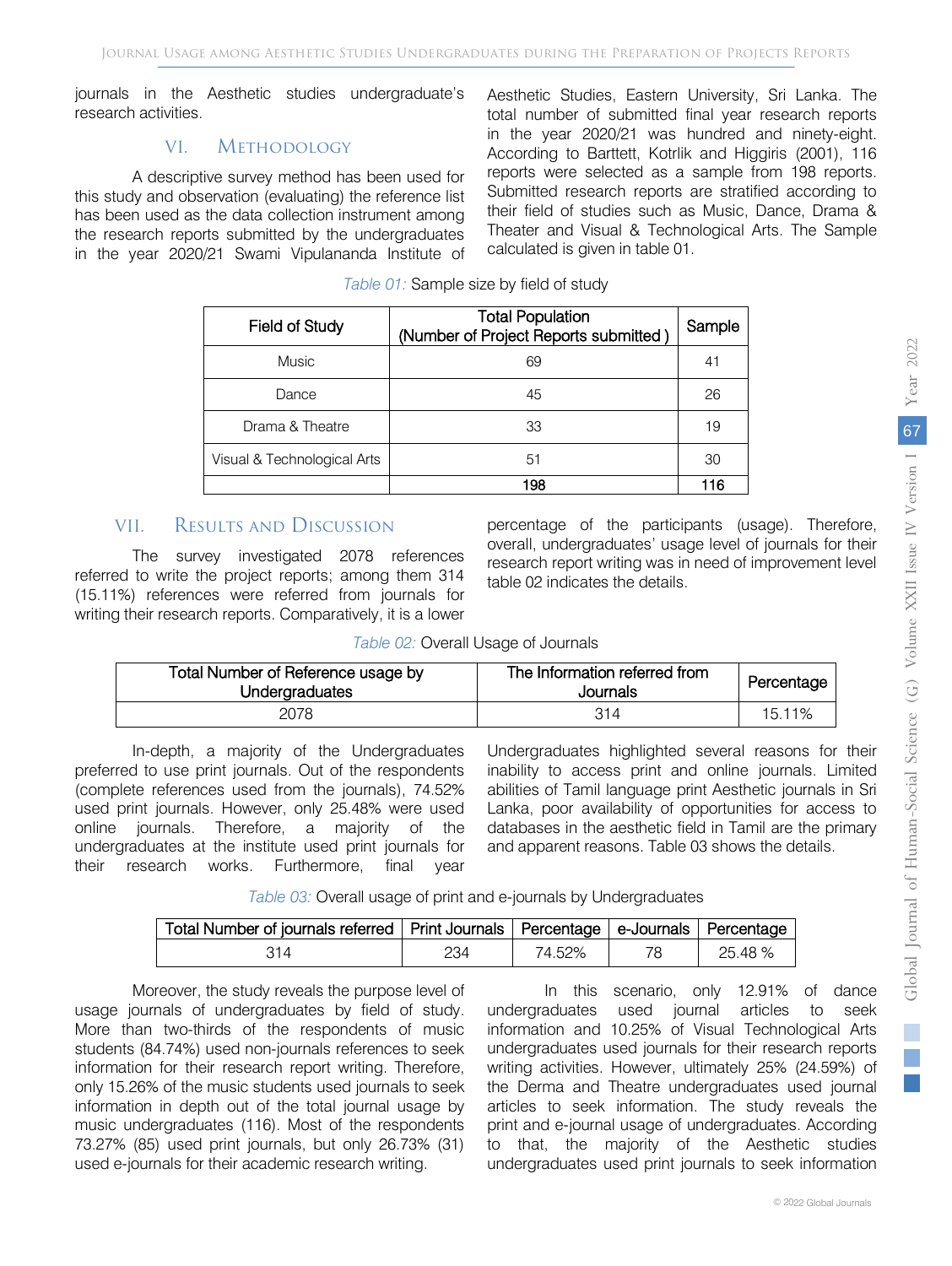for their research report writing process. In the field of Dance, 75.80% used print journals and 24.20% used ejournals; likewise, in the field of Drama and Theatre, 72.52% used print journals and 27.48% used e-journals. In Visual Technological Arts, 75% used printed journals and 25% used e-journals. The four user categories of this study have shown different usage levels in journal usage. Drama and Theatre undergraduates (24.59%) had become the most usage of journals in four fields of studies. However, other three categories of undergraduates have used journal articles less than 16% in their research report writing.

Meantime, data were analyzed to identify whether statistically significant differences exist in the usage of various types of journals (Print journals and ejournals) among undergraduates across the field of studies namely Music, Dance, Drama & Theatre and Visual & Technological Arts. However, statically significant differences have not been found either in the usage of various types of journals tests results. Thus the use of printed journals of the undergraduate percentage from 73.27% to 75% and e-journals percentage from 24.20% to 27.48%. The details of using them are shown in Table 4.

|  |  | Table 04: Usage range of printed and e-journals by Undergraduates |
|--|--|-------------------------------------------------------------------|
|  |  |                                                                   |

| <b>Field of Study</b>          | <b>Printed Journals</b> | e- Journals    |
|--------------------------------|-------------------------|----------------|
| <b>Music</b>                   | 73.27%                  | 26.73%         |
| Dance                          | 75.8%                   | 24.2%          |
| Drama & Theatre                | 72.52%                  | 27.48%         |
| Visual & Technological Arts    | 75%                     | 25%            |
| Usage of Journals (percentage) | 73.27% - 75%            | 24.2% - 27.48% |

#### VIII. Conclusion and Recommendation

The four undergraduate categories of this study have shown different usage levels for using the journal for their research report writing. The study depicts that usage of e-journals was comparatively low compared with the usage level of print journals. The study also revealed that the Visual and technological Arts undergraduates had lower level users for the journal as a reference and Dance undergraduates had lower users for e-journals. Meantime nearly twenty-five percent of Drama and Theatre undergraduates use the journals as references for their research writing process at the Swami Vipulananda Institute of Aesthetic Studies.

Consideration of these factors is helpful to develop the journal's usage among the Aesthetic studies. Undergraduate increase in journals usage may lead to improving the organization's research and learning quality. Based on the findings of the study the following recommendations are made.

- There should be a continuous awareness for the undergraduates on maximizing the usage of journals for their academic activities.
- The administration of the institute would consider on introducing information literacy skills to the undergraduates.
- Research supervision should encourage the final year students to use research journals in their research field.

#### References Références Referencias

1. Alm C. (1996). Using student journals to improve the academic quality of internships. *J Educ Bus*  (November/December): 113-5.

- 2. Asia Pacific Institute of Advanced Research, (2017). Top 10 Benefits of Using Academic Journals. Retrieved from [www.aplar.org.au](http://www.aplar.org.au/)
- 3. Barttett, Kotrlik and Higgins. (2001). Organizational research: Determining appropriate sample size in survey research, *Information technology learning and performance journal*, 19(1) 43-50.
- 4. Beth A. Fischer & Michael J. Zigmond. (n.d). Twenty Steps to writing a Research Article. University of Nebraska Retrieved from www.unl.edu >gradstudies> connections>twenty-step…
- 5. Ellen. Y. (n.d) Why Peer Review Journals. *International Journal of Architectural Computing, 02*(01), 253–265. Retrieved from www.cc.gastech. edu/ellendo/peerreiw.pdf
- 6. Etzowitz, H. (2003). Innovation in the Triple Helix of University Industry Government Relations, *Social Science Information* 42(3), 293–337
- 7. Jenny Bronstein. (2010). Selecting and Using Information Sources: Preference and Information Pathway of Israeli Library, *IRI Information Research*, Vol.15 No 4 Retrieved from information.net > paper 447
- 8. Liverpool Hope University. (2016). Why Use Academic Journals. Retrieved from https://www. hope.ac.uk/media/.../help/media/12430.en.pdf
- 9. Mohan, R. (2003). Research Methods in Education, Hyderabad: Neel Kamal Publication
- 10. Petrusa Miholic & Primoz. Juznic. (2016). The impact of Better Access to Scientific Journals on the Quality of Research Work: The Case of a Small University. Online Journal of Librarianship and Information Science, 50(2), 205-215 Retrieved from https://doi.org/10.1177/0961000616666129